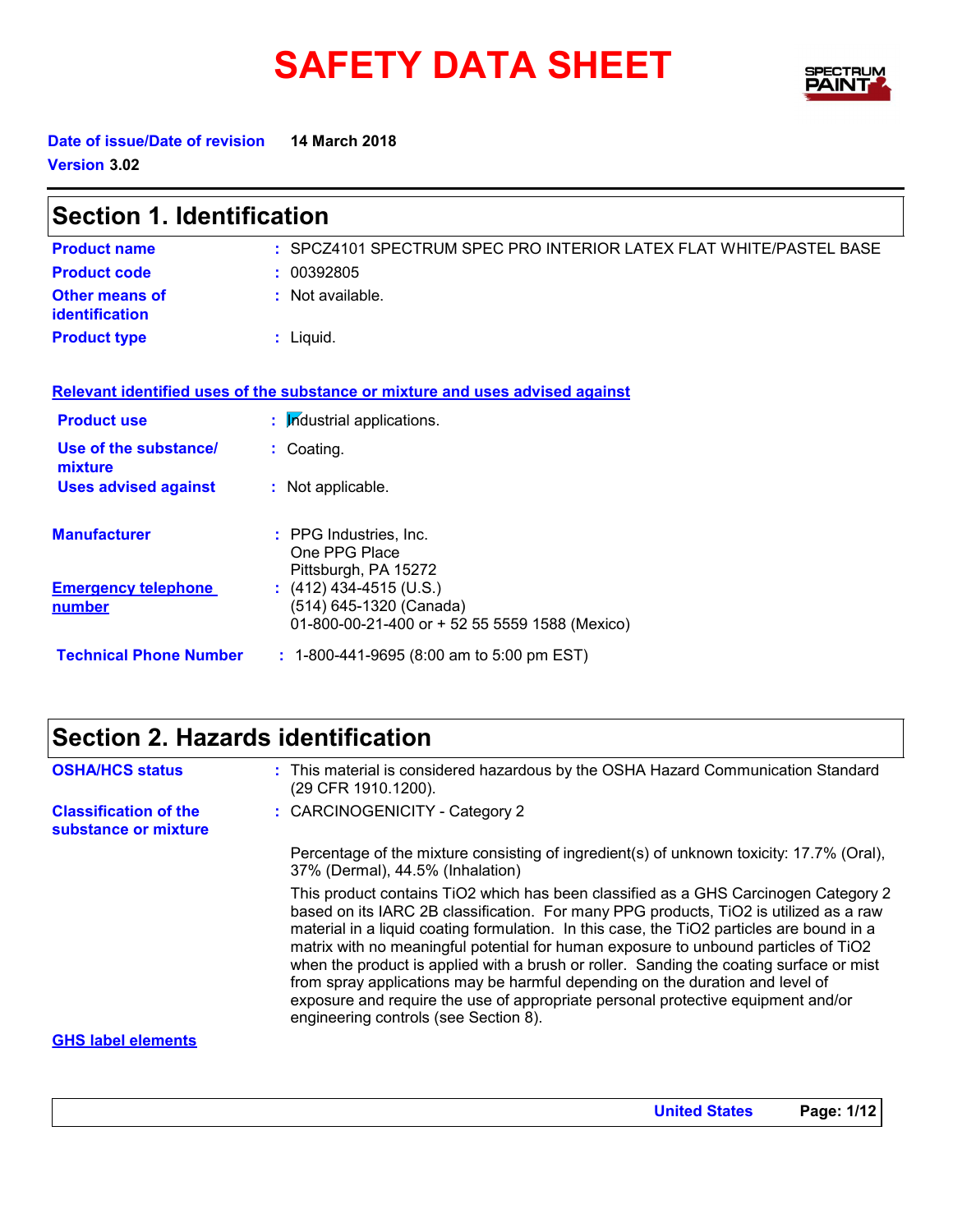## **Section 2. Hazards identification**

#### **Hazard pictograms :**



| <b>Signal word</b>                         | $:$ Warning                                                                                                                                                                                              |  |
|--------------------------------------------|----------------------------------------------------------------------------------------------------------------------------------------------------------------------------------------------------------|--|
| <b>Hazard statements</b>                   | : Suspected of causing cancer.                                                                                                                                                                           |  |
| <b>Precautionary statements</b>            |                                                                                                                                                                                                          |  |
| <b>Prevention</b>                          | : Obtain special instructions before use. Do not handle until all safety precautions have<br>been read and understood. Wear protective gloves. Wear eye or face protection.<br>Wear protective clothing. |  |
| <b>Response</b>                            | : IF exposed or concerned: Get medical attention.                                                                                                                                                        |  |
| <b>Storage</b>                             | : Store locked up.                                                                                                                                                                                       |  |
| <b>Disposal</b>                            | Dispose of contents and container in accordance with all local, regional, national and<br>international regulations.                                                                                     |  |
| <b>Supplemental label</b><br>elements      | : Emits toxic fumes when heated.                                                                                                                                                                         |  |
| <b>Hazards not otherwise</b><br>classified | : None known.                                                                                                                                                                                            |  |
|                                            |                                                                                                                                                                                                          |  |

## **Section 3. Composition/information on ingredients**

| <b>Substance/mixture</b> | Mixture                                                          |
|--------------------------|------------------------------------------------------------------|
| <b>Product name</b>      | SPCZ4101 SPECTRUM SPEC PRO INTERIOR LATEX FLAT WHITE/PASTEL BASE |

| <b>Ingredient name</b>                  | $\frac{9}{6}$    | <b>CAS number</b> |
|-----------------------------------------|------------------|-------------------|
| Kaolin                                  | I≥10 - ≤20       | 1332-58-7         |
| titanium dioxide                        | $\geq 5.0$ - ≤10 | 13463-67-7        |
| Diatomaceous earth                      | $\geq 5.0 - 510$ | 61790-53-2        |
| Talc, not containing asbestiform fibres | $\geq 1.0 - 5.0$ | 14807-96-6        |

SUB codes represent substances without registered CAS Numbers.

Any concentration shown as a range is to protect confidentiality or is due to batch variation.

**There are no additional ingredients present which, within the current knowledge of the supplier and in the concentrations applicable, are classified as hazardous to health or the environment and hence require reporting in this section.**

**Occupational exposure limits, if available, are listed in Section 8.**

## **Section 4. First aid measures**

**Description of necessary first aid measures** If ingestion, irritation, any type of overexposure or symptoms of overexposure occur during or persists after use of this product, contact a POISON CONTROL CENTER, EMERGENCY ROOM OR PHYSICIAN immediately; have Safety Data Sheet information available. Never give anything by mouth to an unconscious or convulsing person.

**Eye contact :**

Remove contact lenses, irrigate copiously with clean, fresh water, holding the eyelids apart for at least 10 minutes and seek immediate medical advice.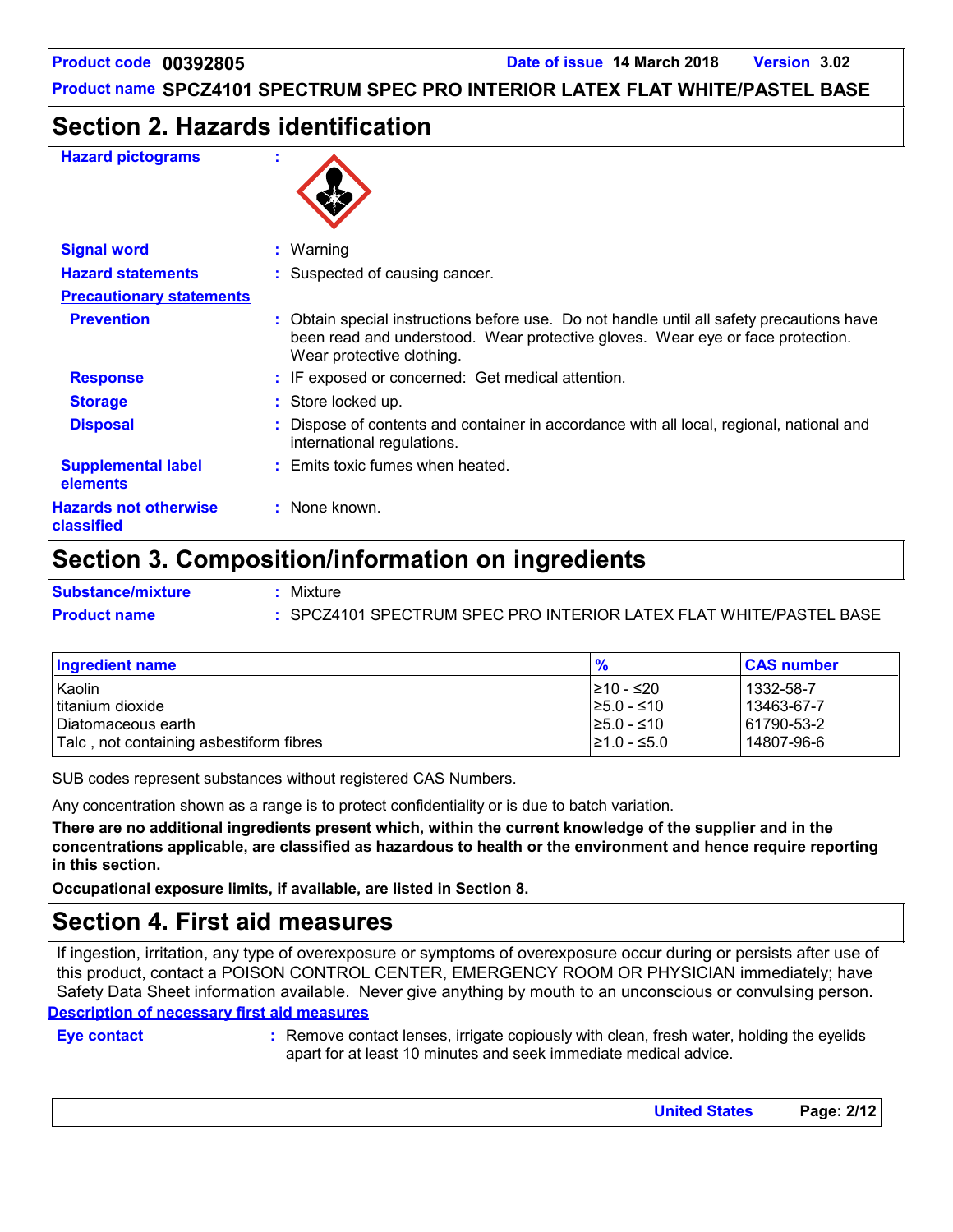## **Section 4. First aid measures**

| <b>Inhalation</b>                     | : Remove to fresh air. Keep person warm and at rest. If not breathing, if breathing is<br>irregular or if respiratory arrest occurs, provide artificial respiration or oxygen by trained<br>personnel. |
|---------------------------------------|--------------------------------------------------------------------------------------------------------------------------------------------------------------------------------------------------------|
| <b>Skin contact</b>                   | : Remove contaminated clothing and shoes. Wash skin thoroughly with soap and water<br>or use recognized skin cleanser. Do NOT use solvents or thinners.                                                |
| <b>Ingestion</b>                      | : If swallowed, seek medical advice immediately and show this container or label. Keep<br>person warm and at rest. Do NOT induce vomiting.                                                             |
|                                       | Most important symptoms/effects, acute and delayed                                                                                                                                                     |
| <b>Potential acute health effects</b> |                                                                                                                                                                                                        |
| Eye contact                           | : No known significant effects or critical hazards.                                                                                                                                                    |
| <b>Inhalation</b>                     | : No known significant effects or critical hazards.                                                                                                                                                    |
| <b>Skin contact</b>                   | : No known significant effects or critical hazards.                                                                                                                                                    |
| <b>Ingestion</b>                      | : No known significant effects or critical hazards.                                                                                                                                                    |
| <b>Over-exposure signs/symptoms</b>   |                                                                                                                                                                                                        |
| Eye contact                           | : No specific data.                                                                                                                                                                                    |
| <b>Inhalation</b>                     | : No specific data.                                                                                                                                                                                    |
| <b>Skin contact</b>                   | : No specific data.                                                                                                                                                                                    |
|                                       |                                                                                                                                                                                                        |

### **Protection of first-aiders :** No action shall be taken involving any personal risk or without suitable training. It may be dangerous to the person providing aid to give mouth-to-mouth resuscitation. **Notes to physician <b>:** Treat symptomatically. Contact poison treatment specialist immediately if large quantities have been ingested or inhaled. **Specific treatments :** No specific treatment. **Indication of immediate medical attention and special treatment needed, if necessary**

No specific data. **:**

#### **See toxicological information (Section 11)**

**Ingestion**

## **Section 5. Fire-fighting measures**

| <b>Extinguishing media</b>                           |                                                                                                      |
|------------------------------------------------------|------------------------------------------------------------------------------------------------------|
| <b>Suitable extinguishing</b><br>media               | : Use an extinguishing agent suitable for the surrounding fire.                                      |
| <b>Unsuitable extinguishing</b><br>media             | $:$ None known.                                                                                      |
| <b>Specific hazards arising</b><br>from the chemical | : In a fire or if heated, a pressure increase will occur and the container may burst.                |
| <b>Hazardous thermal</b><br>decomposition products   | : Decomposition products may include the following materials:<br>carbon oxides<br>metal oxide/oxides |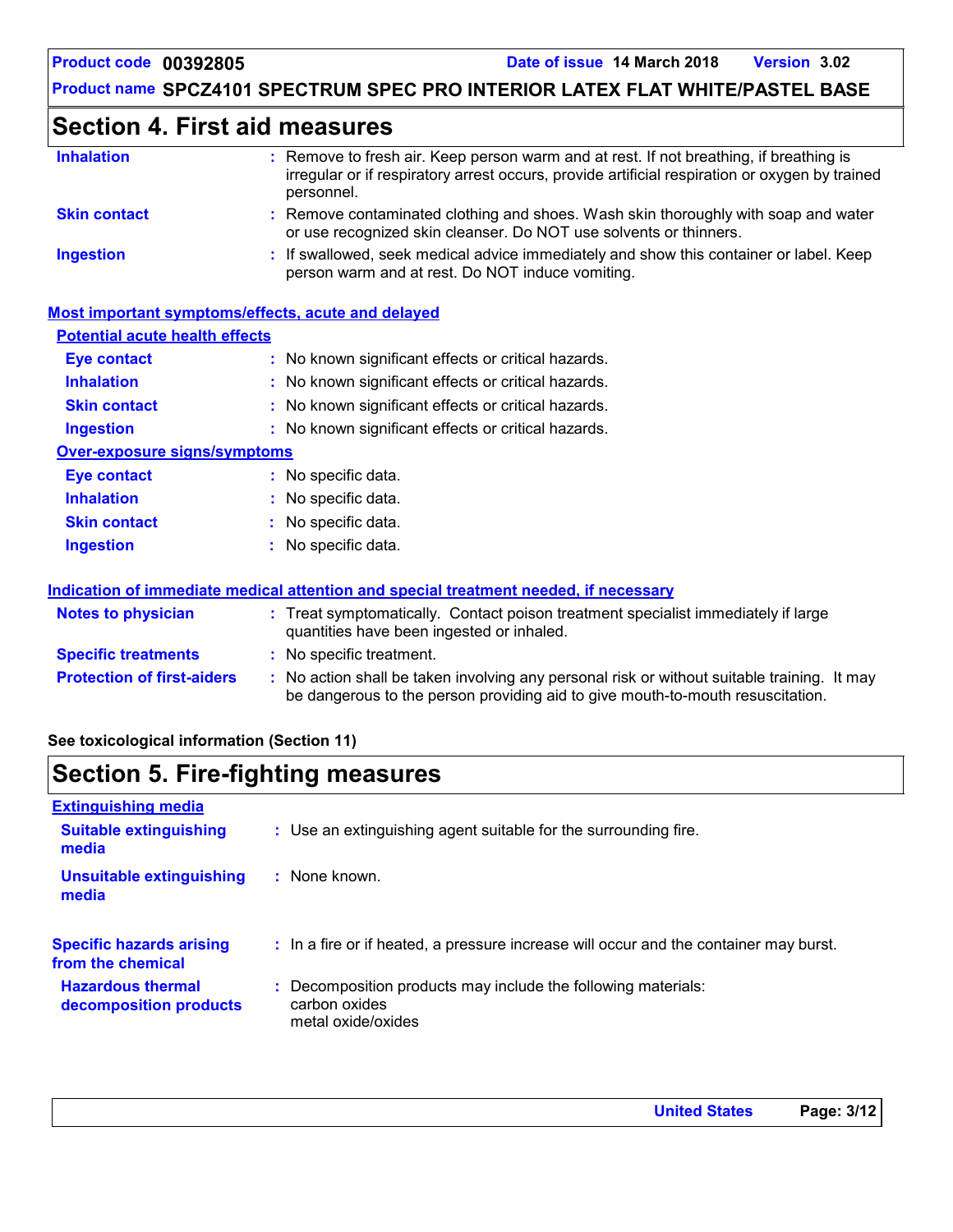## **Section 5. Fire-fighting measures**

| <b>Special protective actions</b><br>for fire-fighters | : Promptly isolate the scene by removing all persons from the vicinity of the incident if<br>there is a fire. No action shall be taken involving any personal risk or without suitable<br>training. |
|--------------------------------------------------------|-----------------------------------------------------------------------------------------------------------------------------------------------------------------------------------------------------|
| <b>Special protective</b>                              | : Fire-fighters should wear appropriate protective equipment and self-contained breathing                                                                                                           |
| equipment for fire-fighters                            | apparatus (SCBA) with a full face-piece operated in positive pressure mode.                                                                                                                         |

## **Section 6. Accidental release measures**

|                                                       | <b>Personal precautions, protective equipment and emergency procedures</b>                                                                                                                                                                                                                                                                                                                                                                                                                                                                                                                                                 |
|-------------------------------------------------------|----------------------------------------------------------------------------------------------------------------------------------------------------------------------------------------------------------------------------------------------------------------------------------------------------------------------------------------------------------------------------------------------------------------------------------------------------------------------------------------------------------------------------------------------------------------------------------------------------------------------------|
| For non-emergency<br>personnel                        | : No action shall be taken involving any personal risk or without suitable training.<br>Evacuate surrounding areas. Keep unnecessary and unprotected personnel from<br>entering. Do not touch or walk through spilled material. Avoid breathing vapor or mist.<br>Provide adequate ventilation. Wear appropriate respirator when ventilation is<br>inadequate. Put on appropriate personal protective equipment.                                                                                                                                                                                                           |
|                                                       | For emergency responders : If specialized clothing is required to deal with the spillage, take note of any information in<br>Section 8 on suitable and unsuitable materials. See also the information in "For non-<br>emergency personnel".                                                                                                                                                                                                                                                                                                                                                                                |
| <b>Environmental precautions</b>                      | : Avoid dispersal of spilled material and runoff and contact with soil, waterways, drains<br>and sewers. Inform the relevant authorities if the product has caused environmental<br>pollution (sewers, waterways, soil or air).                                                                                                                                                                                                                                                                                                                                                                                            |
| Methods and materials for containment and cleaning up |                                                                                                                                                                                                                                                                                                                                                                                                                                                                                                                                                                                                                            |
| <b>Small spill</b>                                    | : Stop leak if without risk. Move containers from spill area. Dilute with water and mop up<br>if water-soluble. Alternatively, or if water-insoluble, absorb with an inert dry material and<br>place in an appropriate waste disposal container. Dispose of via a licensed waste<br>disposal contractor.                                                                                                                                                                                                                                                                                                                   |
| <b>Large spill</b>                                    | : Stop leak if without risk. Move containers from spill area. Approach release from<br>upwind. Prevent entry into sewers, water courses, basements or confined areas. Wash<br>spillages into an effluent treatment plant or proceed as follows. Contain and collect<br>spillage with non-combustible, absorbent material e.g. sand, earth, vermiculite or<br>diatomaceous earth and place in container for disposal according to local regulations<br>(see Section 13). Dispose of via a licensed waste disposal contractor. Contaminated<br>absorbent material may pose the same hazard as the spilled product. Note: see |

## **Section 7. Handling and storage**

| <b>Precautions for safe handling</b> |                                                                                                                                                                                                                                                                                                                                                                                                                                                                                                                                                                                                                                                                                |
|--------------------------------------|--------------------------------------------------------------------------------------------------------------------------------------------------------------------------------------------------------------------------------------------------------------------------------------------------------------------------------------------------------------------------------------------------------------------------------------------------------------------------------------------------------------------------------------------------------------------------------------------------------------------------------------------------------------------------------|
| <b>Protective measures</b>           | : Put on appropriate personal protective equipment (see Section 8). Avoid exposure -<br>obtain special instructions before use. Do not handle until all safety precautions have<br>been read and understood. Do not get in eyes or on skin or clothing. Do not ingest.<br>Avoid breathing vapor or mist. If during normal use the material presents a respiratory<br>hazard, use only with adequate ventilation or wear appropriate respirator. Keep in the<br>original container or an approved alternative made from a compatible material, kept<br>tightly closed when not in use. Empty containers retain product residue and can be<br>hazardous. Do not reuse container. |

Section 1 for emergency contact information and Section 13 for waste disposal.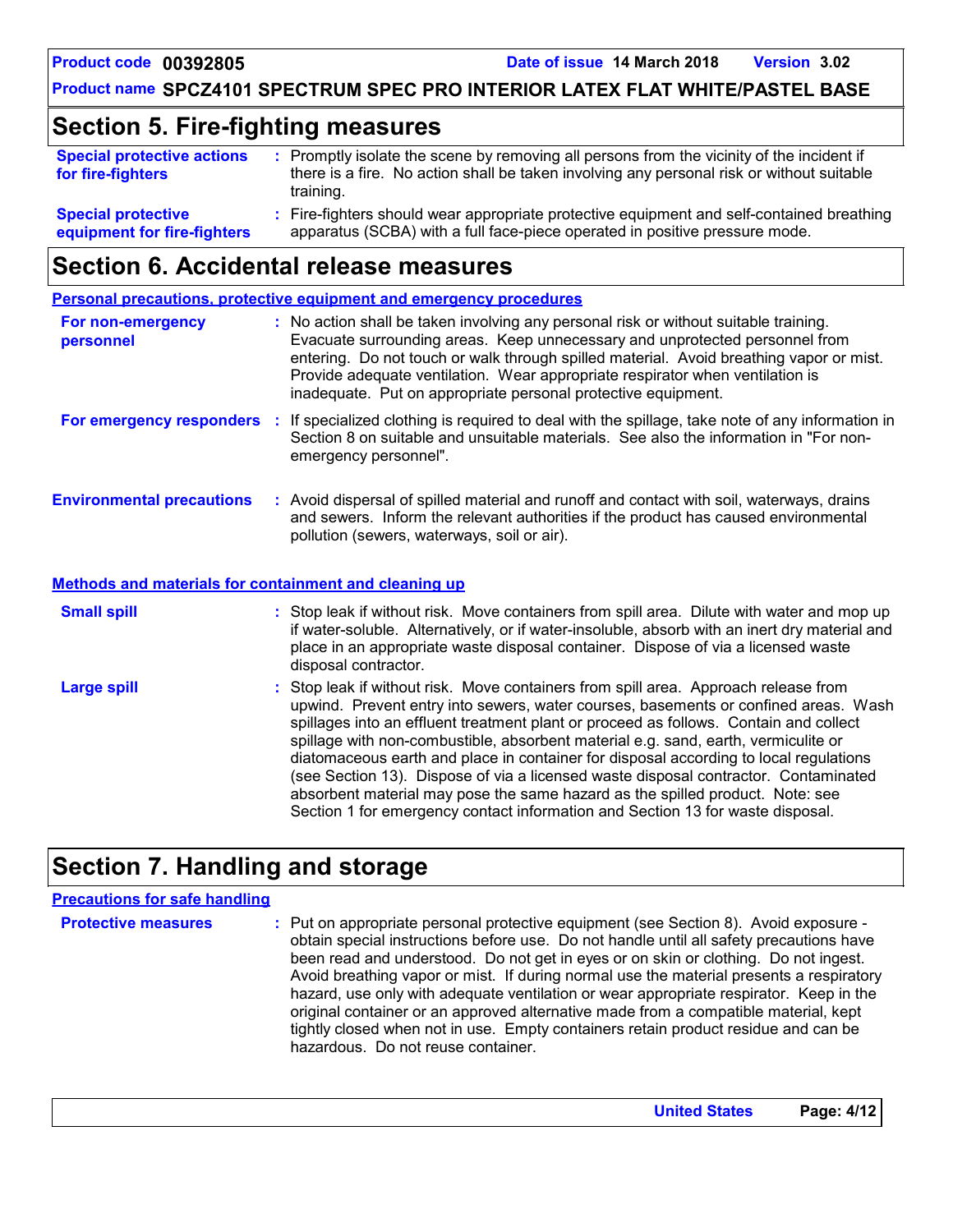**Product code 00392805 Date of issue 14 March 2018 Version 3.02**

**Product name SPCZ4101 SPECTRUM SPEC PRO INTERIOR LATEX FLAT WHITE/PASTEL BASE**

## **Section 7. Handling and storage**

| <b>Special precautions</b>                                                       | : If this material is part of a multiple component system, read the Safety Data Sheet(s) for<br>the other component or components before blending as the resulting mixture may have<br>the hazards of all of its parts.                                                                                                                                                                                                                                                                                                                                                                         |
|----------------------------------------------------------------------------------|-------------------------------------------------------------------------------------------------------------------------------------------------------------------------------------------------------------------------------------------------------------------------------------------------------------------------------------------------------------------------------------------------------------------------------------------------------------------------------------------------------------------------------------------------------------------------------------------------|
| <b>Advice on general</b><br>occupational hygiene                                 | : Eating, drinking and smoking should be prohibited in areas where this material is<br>handled, stored and processed. Workers should wash hands and face before eating,<br>drinking and smoking. Remove contaminated clothing and protective equipment before<br>entering eating areas. See also Section 8 for additional information on hygiene<br>measures.                                                                                                                                                                                                                                   |
| <b>Conditions for safe storage,</b><br>including any<br><b>incompatibilities</b> | Do not store below the following temperature: $5^{\circ}$ C (41 <sup>°</sup> F). Store in accordance with<br>local regulations. Store in original container protected from direct sunlight in a dry, cool<br>and well-ventilated area, away from incompatible materials (see Section 10) and food<br>and drink. Keep container tightly closed and sealed until ready for use. Containers that<br>have been opened must be carefully resealed and kept upright to prevent leakage. Do<br>not store in unlabeled containers. Use appropriate containment to avoid environmental<br>contamination. |

## **Section 8. Exposure controls/personal protection**

#### **Control parameters**

#### **Occupational exposure limits**

| <b>Ingredient name</b>                                                 | <b>Exposure limits</b>                              |
|------------------------------------------------------------------------|-----------------------------------------------------|
| Kaolin                                                                 | ACGIH TLV (United States, 3/2017).                  |
|                                                                        | TWA: 2 mg/m <sup>3</sup> 8 hours. Form: Respirable  |
|                                                                        | fraction                                            |
|                                                                        | OSHA PEL (United States, 6/2016).                   |
|                                                                        | TWA: 5 mg/m <sup>3</sup> 8 hours. Form: Respirable  |
|                                                                        | fraction                                            |
|                                                                        | TWA: 15 mg/m <sup>3</sup> 8 hours. Form: Total dust |
| l titanium dioxide                                                     | OSHA PEL (United States, 6/2016).                   |
|                                                                        | TWA: 15 mg/m <sup>3</sup> 8 hours. Form: Total dust |
|                                                                        | ACGIH TLV (United States, 3/2017).                  |
|                                                                        | TWA: 10 mg/m <sup>3</sup> 8 hours.                  |
| Diatomaceous earth                                                     | OSHA PEL Z3 (United States, 6/2016).                |
|                                                                        | TWA: 20 mppcf 8 hours.                              |
|                                                                        | TWA: 80 mg/m <sup>3</sup> / (%SiO2) 8 hours.        |
| Talc, not containing asbestiform fibres                                | <b>ACGIH TLV (United States, 3/2017).</b>           |
|                                                                        | TWA: 2 mg/m <sup>3</sup> 8 hours. Form: Respirable  |
|                                                                        | <b>OSHA PEL Z3 (United States).</b>                 |
|                                                                        | TWA: $2 \text{ mg/m}^3$                             |
| Key to abbreviations                                                   |                                                     |
| = Acceptable Maximum Peak<br>A                                         | = Potential skin absorption<br>S                    |
| ACGIH<br>$=$ American Conference of Governmental Industrial Hygienists | SR<br>$=$ Respiratory sensitization                 |

| ACGIH       | = American Conference of Governmental Industrial Hygienists.         | SR          | = Respiratory sensitization        |
|-------------|----------------------------------------------------------------------|-------------|------------------------------------|
|             | $=$ Ceiling Limit                                                    | SS          | $=$ Skin sensitization             |
|             | $=$ Fume                                                             | <b>STEL</b> | = Short term Exposure limit values |
| <b>IPEL</b> | = Internal Permissible Exposure Limit                                | TD          | $=$ Total dust                     |
| OSHA        | = Occupational Safety and Health Administration.                     | TI V        | = Threshold Limit Value            |
| R           | $=$ Respirable                                                       | TWA         | = Time Weighted Average            |
|             | $=$ OSHA 29 CFR 1910.1200 Subpart Z - Toxic and Hazardous Substances |             |                                    |

#### **Consult local authorities for acceptable exposure limits.**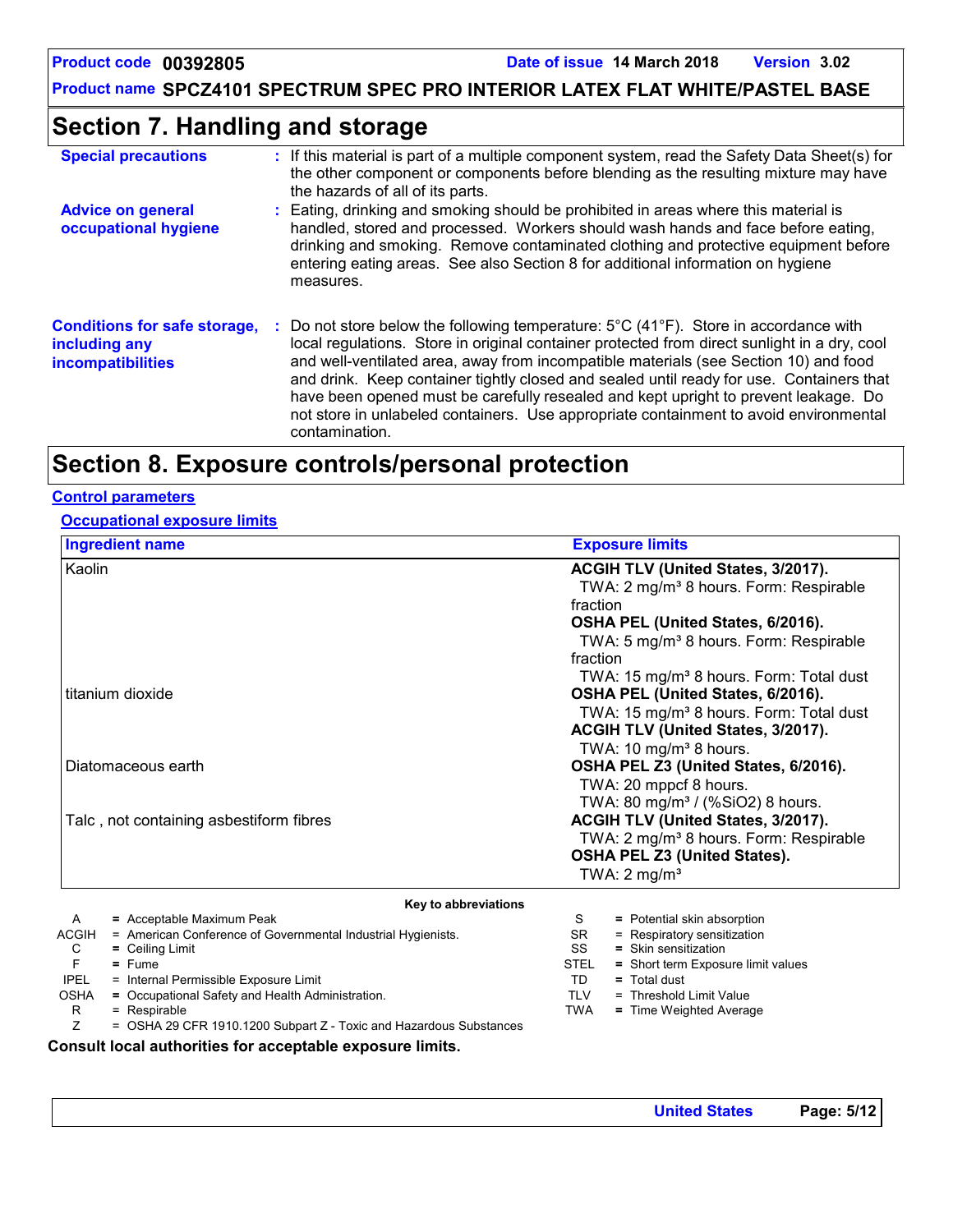### **Section 8. Exposure controls/personal protection**

| <b>Recommended monitoring</b><br>procedures          | : If this product contains ingredients with exposure limits, personal, workplace<br>atmosphere or biological monitoring may be required to determine the effectiveness of<br>the ventilation or other control measures and/or the necessity to use respiratory<br>protective equipment. Reference should be made to appropriate monitoring standards.<br>Reference to national guidance documents for methods for the determination of<br>hazardous substances will also be required.                                                                                                                                |  |  |
|------------------------------------------------------|----------------------------------------------------------------------------------------------------------------------------------------------------------------------------------------------------------------------------------------------------------------------------------------------------------------------------------------------------------------------------------------------------------------------------------------------------------------------------------------------------------------------------------------------------------------------------------------------------------------------|--|--|
| <b>Appropriate engineering</b><br><b>controls</b>    | If user operations generate dust, fumes, gas, vapor or mist, use process enclosures,<br>local exhaust ventilation or other engineering controls to keep worker exposure to<br>airborne contaminants below any recommended or statutory limits.                                                                                                                                                                                                                                                                                                                                                                       |  |  |
| <b>Environmental exposure</b><br>controls            | Emissions from ventilation or work process equipment should be checked to ensure<br>they comply with the requirements of environmental protection legislation. In some<br>cases, fume scrubbers, filters or engineering modifications to the process equipment<br>will be necessary to reduce emissions to acceptable levels.                                                                                                                                                                                                                                                                                        |  |  |
| <b>Individual protection measures</b>                |                                                                                                                                                                                                                                                                                                                                                                                                                                                                                                                                                                                                                      |  |  |
| <b>Hygiene measures</b>                              | Wash hands, forearms and face thoroughly after handling chemical products, before<br>eating, smoking and using the lavatory and at the end of the working period.<br>Appropriate techniques should be used to remove potentially contaminated clothing.<br>Wash contaminated clothing before reusing. Ensure that eyewash stations and safety<br>showers are close to the workstation location.                                                                                                                                                                                                                      |  |  |
| <b>Eye/face protection</b><br><b>Skin protection</b> | Safety glasses with side shields.                                                                                                                                                                                                                                                                                                                                                                                                                                                                                                                                                                                    |  |  |
| <b>Hand protection</b>                               | Chemical-resistant, impervious gloves complying with an approved standard should be<br>worn at all times when handling chemical products if a risk assessment indicates this is<br>necessary. Considering the parameters specified by the glove manufacturer, check<br>during use that the gloves are still retaining their protective properties. It should be<br>noted that the time to breakthrough for any glove material may be different for different<br>glove manufacturers. In the case of mixtures, consisting of several substances, the<br>protection time of the gloves cannot be accurately estimated. |  |  |
| <b>Body protection</b>                               | Personal protective equipment for the body should be selected based on the task being<br>performed and the risks involved and should be approved by a specialist before<br>handling this product.                                                                                                                                                                                                                                                                                                                                                                                                                    |  |  |
| <b>Other skin protection</b>                         | Appropriate footwear and any additional skin protection measures should be selected<br>based on the task being performed and the risks involved and should be approved by a<br>specialist before handling this product.                                                                                                                                                                                                                                                                                                                                                                                              |  |  |
| <b>Respiratory protection</b>                        | Respirator selection must be based on known or anticipated exposure levels, the<br>hazards of the product and the safe working limits of the selected respirator. If workers<br>are exposed to concentrations above the exposure limit, they must use appropriate,<br>certified respirators. Use a properly fitted, air-purifying or air-fed respirator complying<br>with an approved standard if a risk assessment indicates this is necessary.                                                                                                                                                                     |  |  |

## **Section 9. Physical and chemical properties**

| <b>Appearance</b>     |                      |
|-----------------------|----------------------|
| <b>Physical state</b> | $:$ Liquid.          |
| <b>Color</b>          | Various<br>÷.        |
| <b>Odor</b>           | : Characteristic.    |
| <b>Odor threshold</b> | Not available.<br>п. |
| pH                    | : 8.5                |
|                       |                      |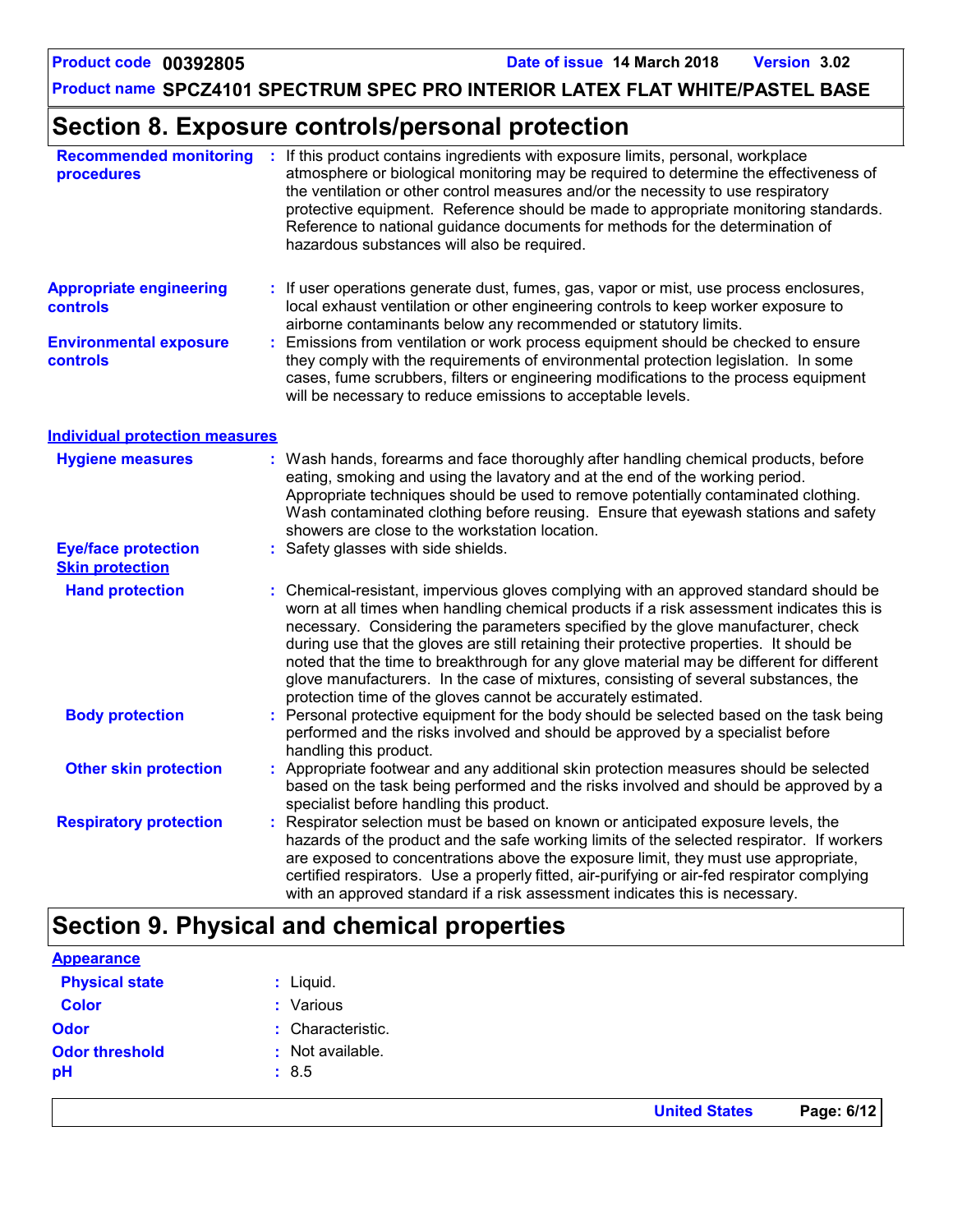## **Section 9. Physical and chemical properties**

| <b>Melting point</b>                              | : Not available.                                                     |
|---------------------------------------------------|----------------------------------------------------------------------|
| <b>Boiling point</b>                              | : $100^{\circ}$ C (212 $^{\circ}$ F)                                 |
| <b>Flash point</b>                                | : Closed cup: Not applicable. [Product does not sustain combustion.] |
| <b>Auto-ignition temperature</b>                  | : Not available.                                                     |
| <b>Decomposition temperature</b>                  | $:$ Not available.                                                   |
| <b>Flammability (solid, gas)</b>                  | : Not available.                                                     |
| Lower and upper explosive<br>(flammable) limits   | $:$ Not available.                                                   |
| <b>Evaporation rate</b>                           | $\therefore$ 0.05 (butyl acetate = 1)                                |
| <b>Vapor pressure</b>                             | : 3.3 kPa (25 mm Hg) [room temperature]                              |
| <b>Vapor density</b>                              | : Not available.                                                     |
| <b>Relative density</b>                           | : 1.33                                                               |
| Density (lbs / gal)                               | : 11.1                                                               |
| <b>Solubility</b>                                 | : Soluble in the following materials: cold water.                    |
| <b>Partition coefficient: n-</b><br>octanol/water | $:$ Not available.                                                   |
| <b>Viscosity</b>                                  | : Kinematic (40°C (104°F)): >0.21 cm <sup>2</sup> /s (>21 cSt)       |
| <b>Volatility</b>                                 | : 68% (v/v), 50.748% (w/w)                                           |
| % Solid. (w/w)                                    | : 49.252                                                             |

## **Section 10. Stability and reactivity**

| <b>Reactivity</b>                                   | : No specific test data related to reactivity available for this product or its ingredients.                                                  |
|-----------------------------------------------------|-----------------------------------------------------------------------------------------------------------------------------------------------|
| <b>Chemical stability</b>                           | : The product is stable.                                                                                                                      |
| <b>Possibility of hazardous</b><br><b>reactions</b> | : Under normal conditions of storage and use, hazardous reactions will not occur.                                                             |
| <b>Conditions to avoid</b>                          | : When exposed to high temperatures may produce hazardous decomposition products.<br>Refer to protective measures listed in sections 7 and 8. |
| Incompatible materials                              | : Keep away from the following materials to prevent strong exothermic reactions:<br>oxidizing agents, strong alkalis, strong acids.           |
| <b>Hazardous decomposition</b><br>products          | : Decomposition products may include the following materials: carbon monoxide, carbon<br>dioxide, smoke, oxides of nitrogen.                  |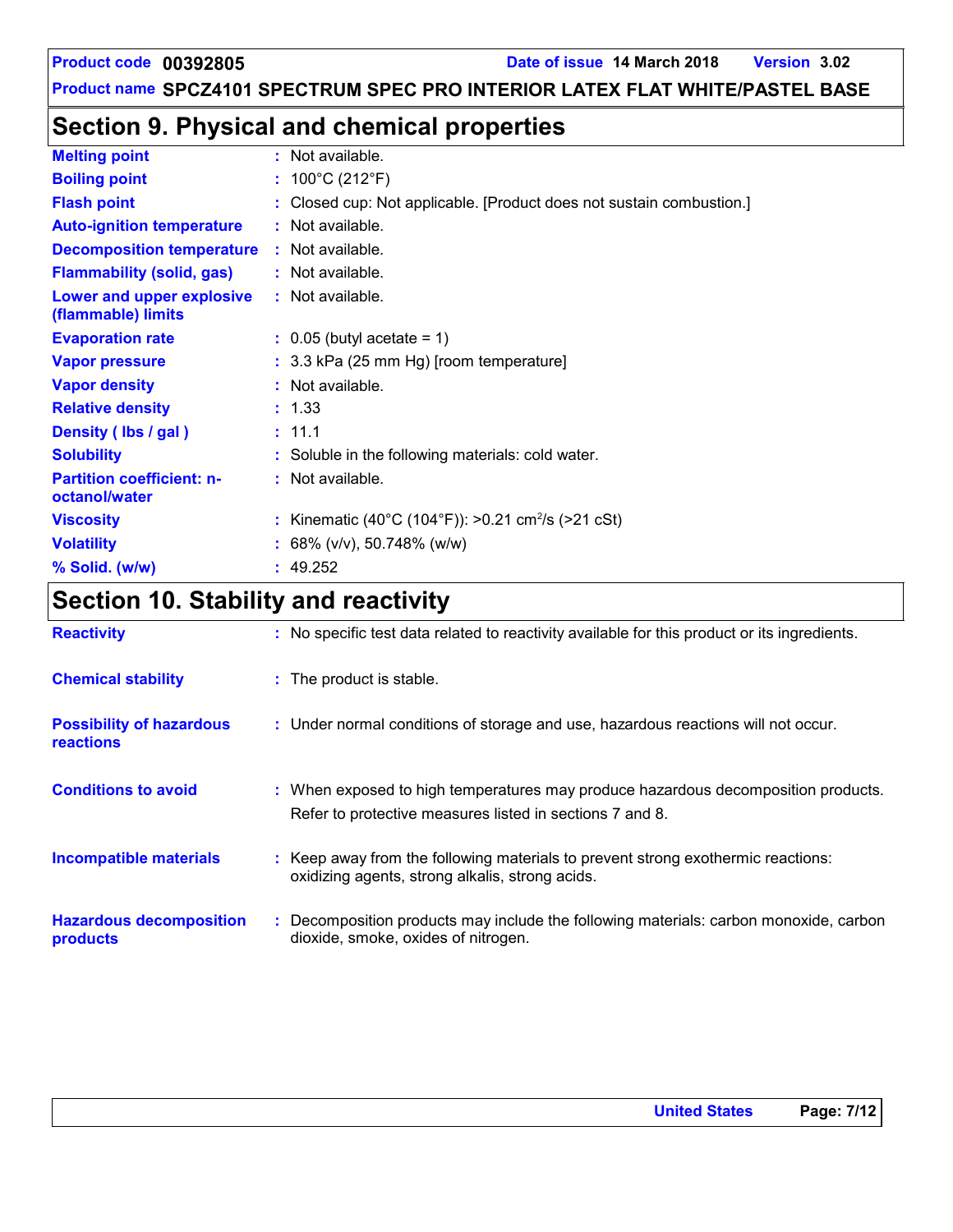**United States Page: 8/12**

**Product name SPCZ4101 SPECTRUM SPEC PRO INTERIOR LATEX FLAT WHITE/PASTEL BASE**

## **Section 11. Toxicological information**

### **Information on toxicological effects**

#### **Acute toxicity**

| <b>Product/ingredient name</b>                                                                                                                                                                                                         | <b>Result</b>                                        |             |            | <b>Species</b>                                       | <b>Dose</b>               | <b>Exposure</b> |  |
|----------------------------------------------------------------------------------------------------------------------------------------------------------------------------------------------------------------------------------------|------------------------------------------------------|-------------|------------|------------------------------------------------------|---------------------------|-----------------|--|
| Kaolin<br>titanium dioxide                                                                                                                                                                                                             | LD50 Oral<br>LD50 Oral                               |             |            | Rat<br>Rat                                           | >5000 mg/kg<br>$>11$ g/kg |                 |  |
| <b>Conclusion/Summary</b>                                                                                                                                                                                                              | : There are no data available on the mixture itself. |             |            |                                                      |                           |                 |  |
| <b>Irritation/Corrosion</b>                                                                                                                                                                                                            |                                                      |             |            |                                                      |                           |                 |  |
| <b>Conclusion/Summary</b>                                                                                                                                                                                                              |                                                      |             |            |                                                      |                           |                 |  |
| <b>Skin</b>                                                                                                                                                                                                                            |                                                      |             |            | There are no data available on the mixture itself.   |                           |                 |  |
| <b>Eyes</b>                                                                                                                                                                                                                            |                                                      |             |            | There are no data available on the mixture itself.   |                           |                 |  |
| <b>Respiratory</b>                                                                                                                                                                                                                     |                                                      |             |            | There are no data available on the mixture itself.   |                           |                 |  |
| <b>Sensitization</b>                                                                                                                                                                                                                   |                                                      |             |            |                                                      |                           |                 |  |
| <b>Conclusion/Summary</b>                                                                                                                                                                                                              |                                                      |             |            |                                                      |                           |                 |  |
| <b>Skin</b>                                                                                                                                                                                                                            |                                                      |             |            | There are no data available on the mixture itself.   |                           |                 |  |
| <b>Respiratory</b>                                                                                                                                                                                                                     |                                                      |             |            | There are no data available on the mixture itself.   |                           |                 |  |
| <b>Mutagenicity</b>                                                                                                                                                                                                                    |                                                      |             |            |                                                      |                           |                 |  |
| <b>Conclusion/Summary</b>                                                                                                                                                                                                              |                                                      |             |            | : There are no data available on the mixture itself. |                           |                 |  |
| <b>Carcinogenicity</b>                                                                                                                                                                                                                 |                                                      |             |            |                                                      |                           |                 |  |
| <b>Conclusion/Summary</b><br>: There are no data available on the mixture itself.                                                                                                                                                      |                                                      |             |            |                                                      |                           |                 |  |
| <b>Classification</b>                                                                                                                                                                                                                  |                                                      |             |            |                                                      |                           |                 |  |
| <b>Product/ingredient name</b>                                                                                                                                                                                                         | <b>OSHA</b>                                          | <b>IARC</b> | <b>NTP</b> |                                                      |                           |                 |  |
| titanium dioxide<br>Diatomaceous earth                                                                                                                                                                                                 | $\overline{\phantom{0}}$<br>$\overline{\phantom{0}}$ | 2B<br>3     |            |                                                      |                           |                 |  |
| <b>Carcinogen Classification code:</b>                                                                                                                                                                                                 |                                                      |             |            |                                                      |                           |                 |  |
| IARC: 1, 2A, 2B, 3, 4<br>NTP: Known to be a human carcinogen; Reasonably anticipated to be a human carcinogen<br>OSHA: +<br>Not listed/not regulated: -                                                                                |                                                      |             |            |                                                      |                           |                 |  |
| <b>Reproductive toxicity</b>                                                                                                                                                                                                           |                                                      |             |            |                                                      |                           |                 |  |
| <b>Conclusion/Summary</b>                                                                                                                                                                                                              |                                                      |             |            | : There are no data available on the mixture itself. |                           |                 |  |
| <b>Teratogenicity</b>                                                                                                                                                                                                                  |                                                      |             |            |                                                      |                           |                 |  |
| <b>Conclusion/Summary</b><br>: There are no data available on the mixture itself.                                                                                                                                                      |                                                      |             |            |                                                      |                           |                 |  |
| <b>Specific target organ toxicity (single exposure)</b>                                                                                                                                                                                |                                                      |             |            |                                                      |                           |                 |  |
| <b>Name</b>                                                                                                                                                                                                                            |                                                      |             |            |                                                      | <b>Category</b>           |                 |  |
| Talc, not containing asbestiform fibres<br>Category 3                                                                                                                                                                                  |                                                      |             |            |                                                      |                           |                 |  |
| <b>Specific target organ toxicity (repeated exposure)</b>                                                                                                                                                                              |                                                      |             |            |                                                      |                           |                 |  |
| Not available.                                                                                                                                                                                                                         |                                                      |             |            |                                                      |                           |                 |  |
| <b>Target organs</b><br>: Contains material which causes damage to the following organs: eyes.<br>Contains material which may cause damage to the following organs: lungs,<br>cardiovascular system, upper respiratory tract, stomach. |                                                      |             |            |                                                      |                           |                 |  |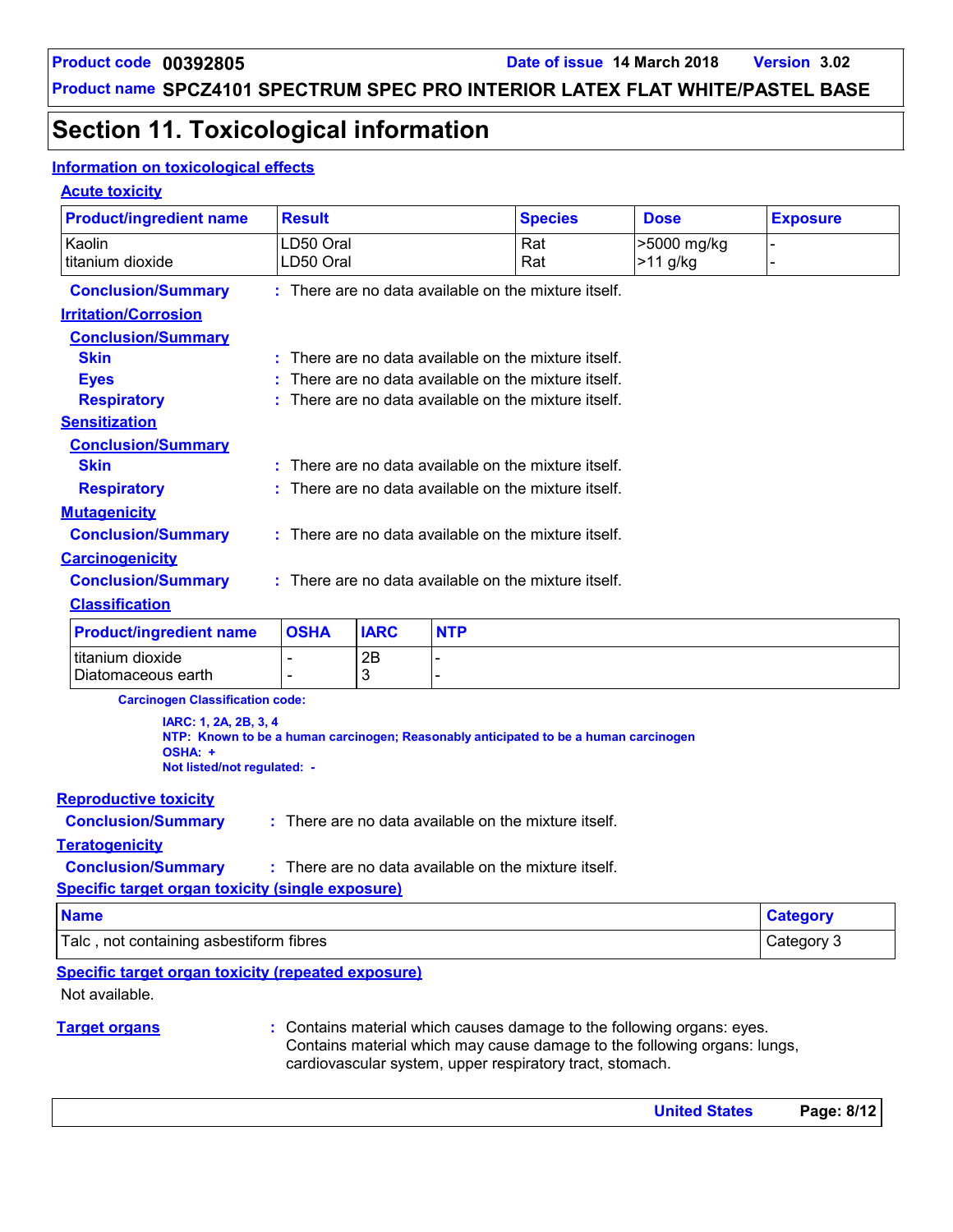## **Section 11. Toxicological information**

### **Aspiration hazard**

Not available.

### **Information on the likely routes of exposure**

| <b>Potential acute health effects</b>   |                                                                                                                                                                                                                                                                                                                                                                                                                                                                                                                                                                                                                                                                                                                                                                                                                                                                                                                                                                                                                                                                                                     |  |  |  |
|-----------------------------------------|-----------------------------------------------------------------------------------------------------------------------------------------------------------------------------------------------------------------------------------------------------------------------------------------------------------------------------------------------------------------------------------------------------------------------------------------------------------------------------------------------------------------------------------------------------------------------------------------------------------------------------------------------------------------------------------------------------------------------------------------------------------------------------------------------------------------------------------------------------------------------------------------------------------------------------------------------------------------------------------------------------------------------------------------------------------------------------------------------------|--|--|--|
| <b>Eye contact</b>                      | : No known significant effects or critical hazards.                                                                                                                                                                                                                                                                                                                                                                                                                                                                                                                                                                                                                                                                                                                                                                                                                                                                                                                                                                                                                                                 |  |  |  |
| <b>Inhalation</b>                       | : No known significant effects or critical hazards.                                                                                                                                                                                                                                                                                                                                                                                                                                                                                                                                                                                                                                                                                                                                                                                                                                                                                                                                                                                                                                                 |  |  |  |
| <b>Skin contact</b>                     | : No known significant effects or critical hazards.                                                                                                                                                                                                                                                                                                                                                                                                                                                                                                                                                                                                                                                                                                                                                                                                                                                                                                                                                                                                                                                 |  |  |  |
| <b>Ingestion</b>                        | : No known significant effects or critical hazards.                                                                                                                                                                                                                                                                                                                                                                                                                                                                                                                                                                                                                                                                                                                                                                                                                                                                                                                                                                                                                                                 |  |  |  |
| <b>Over-exposure signs/symptoms</b>     |                                                                                                                                                                                                                                                                                                                                                                                                                                                                                                                                                                                                                                                                                                                                                                                                                                                                                                                                                                                                                                                                                                     |  |  |  |
| <b>Eye contact</b>                      | : No specific data.                                                                                                                                                                                                                                                                                                                                                                                                                                                                                                                                                                                                                                                                                                                                                                                                                                                                                                                                                                                                                                                                                 |  |  |  |
| <b>Inhalation</b>                       | : No specific data.                                                                                                                                                                                                                                                                                                                                                                                                                                                                                                                                                                                                                                                                                                                                                                                                                                                                                                                                                                                                                                                                                 |  |  |  |
| <b>Skin contact</b>                     | : No specific data.                                                                                                                                                                                                                                                                                                                                                                                                                                                                                                                                                                                                                                                                                                                                                                                                                                                                                                                                                                                                                                                                                 |  |  |  |
| <b>Ingestion</b>                        | : No specific data.                                                                                                                                                                                                                                                                                                                                                                                                                                                                                                                                                                                                                                                                                                                                                                                                                                                                                                                                                                                                                                                                                 |  |  |  |
|                                         | Delayed and immediate effects and also chronic effects from short and long term exposure                                                                                                                                                                                                                                                                                                                                                                                                                                                                                                                                                                                                                                                                                                                                                                                                                                                                                                                                                                                                            |  |  |  |
| <b>Conclusion/Summary</b>               | : There are no data available on the mixture itself. This product contains TiO2 which has<br>been classified as a GHS Carcinogen Category 2 based on its IARC 2B classification.<br>For many PPG products, TiO2 is utilized as a raw material in a liquid coating formulation.<br>In this case, the TiO2 particles are bound in a matrix with no meaningful potential for<br>human exposure to unbound particles of TiO2 when the product is applied with a brush<br>or roller. Sanding the coating surface or mist from spray applications may be harmful<br>depending on the duration and level of exposure and require the use of appropriate<br>personal protective equipment and/or engineering controls (see Section 8). If splashed<br>in the eyes, the liquid may cause irritation and reversible damage. Ingestion may cause<br>nausea, diarrhea and vomiting. This takes into account, where known, delayed and<br>immediate effects and also chronic effects of components from short-term and long-<br>term exposure by oral, inhalation and dermal routes of exposure and eye contact. |  |  |  |
| <b>Short term exposure</b>              |                                                                                                                                                                                                                                                                                                                                                                                                                                                                                                                                                                                                                                                                                                                                                                                                                                                                                                                                                                                                                                                                                                     |  |  |  |
| <b>Potential immediate</b><br>effects   | $:$ There are no data available on the mixture itself.                                                                                                                                                                                                                                                                                                                                                                                                                                                                                                                                                                                                                                                                                                                                                                                                                                                                                                                                                                                                                                              |  |  |  |
| <b>Potential delayed effects</b>        | $:$ There are no data available on the mixture itself.                                                                                                                                                                                                                                                                                                                                                                                                                                                                                                                                                                                                                                                                                                                                                                                                                                                                                                                                                                                                                                              |  |  |  |
| <b>Long term exposure</b>               |                                                                                                                                                                                                                                                                                                                                                                                                                                                                                                                                                                                                                                                                                                                                                                                                                                                                                                                                                                                                                                                                                                     |  |  |  |
| <b>Potential immediate</b><br>effects   | $:$ There are no data available on the mixture itself.                                                                                                                                                                                                                                                                                                                                                                                                                                                                                                                                                                                                                                                                                                                                                                                                                                                                                                                                                                                                                                              |  |  |  |
| <b>Potential delayed effects</b>        | : There are no data available on the mixture itself.                                                                                                                                                                                                                                                                                                                                                                                                                                                                                                                                                                                                                                                                                                                                                                                                                                                                                                                                                                                                                                                |  |  |  |
| <b>Potential chronic health effects</b> |                                                                                                                                                                                                                                                                                                                                                                                                                                                                                                                                                                                                                                                                                                                                                                                                                                                                                                                                                                                                                                                                                                     |  |  |  |
| <b>General</b>                          | : No known significant effects or critical hazards.                                                                                                                                                                                                                                                                                                                                                                                                                                                                                                                                                                                                                                                                                                                                                                                                                                                                                                                                                                                                                                                 |  |  |  |
| <b>Carcinogenicity</b>                  | : Suspected of causing cancer. Risk of cancer depends on duration and level of<br>exposure.                                                                                                                                                                                                                                                                                                                                                                                                                                                                                                                                                                                                                                                                                                                                                                                                                                                                                                                                                                                                         |  |  |  |
| <b>Mutagenicity</b>                     | : No known significant effects or critical hazards.                                                                                                                                                                                                                                                                                                                                                                                                                                                                                                                                                                                                                                                                                                                                                                                                                                                                                                                                                                                                                                                 |  |  |  |
| <b>Teratogenicity</b>                   | : No known significant effects or critical hazards.                                                                                                                                                                                                                                                                                                                                                                                                                                                                                                                                                                                                                                                                                                                                                                                                                                                                                                                                                                                                                                                 |  |  |  |
| <b>Developmental effects</b>            | : No known significant effects or critical hazards.                                                                                                                                                                                                                                                                                                                                                                                                                                                                                                                                                                                                                                                                                                                                                                                                                                                                                                                                                                                                                                                 |  |  |  |
| <b>Fertility effects</b>                | : No known significant effects or critical hazards.                                                                                                                                                                                                                                                                                                                                                                                                                                                                                                                                                                                                                                                                                                                                                                                                                                                                                                                                                                                                                                                 |  |  |  |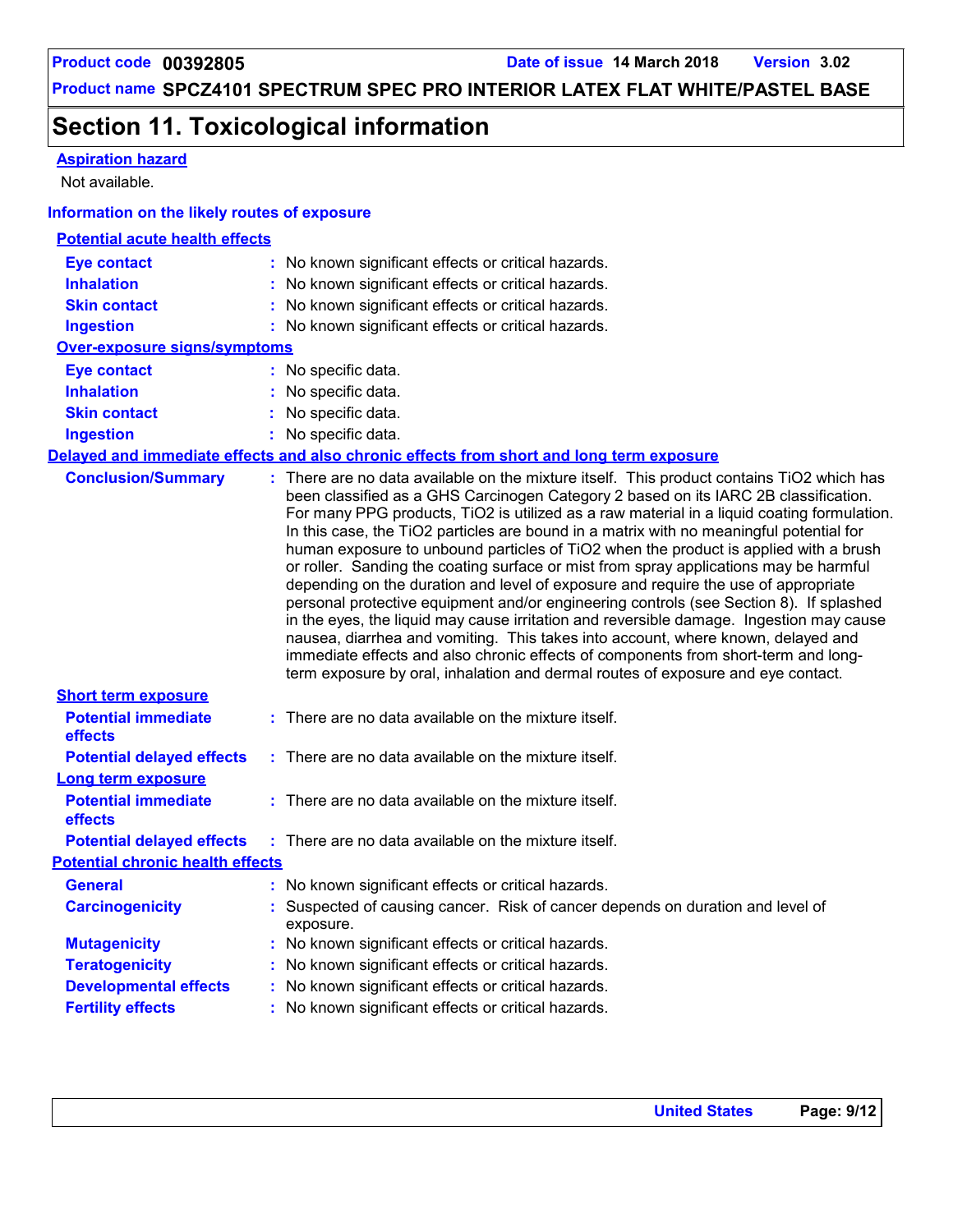## **Section 12. Ecological information**

#### **Toxicity**

| <b>Product/ingredient name</b> | <b>Result</b>                    | <b>Species</b>          | <b>Exposure</b> |
|--------------------------------|----------------------------------|-------------------------|-----------------|
| Ititanium dioxide              | Acute LC50 >100 mg/l Fresh water | Daphnia - Daphnia magna | l 48 hours      |

#### **Persistence and degradability**

Not available.

#### **Bioaccumulative potential**

Not available.

### **Mobility in soil**

**Soil/water partition coefficient (KOC)**

**:** Not available.

## **Section 13. Disposal considerations**

| <b>Disposal methods</b> | : The generation of waste should be avoided or minimized wherever possible. Disposal<br>of this product, solutions and any by-products should at all times comply with the<br>requirements of environmental protection and waste disposal legislation and any<br>regional local authority requirements. Dispose of surplus and non-recyclable products<br>via a licensed waste disposal contractor. Waste should not be disposed of untreated to<br>the sewer unless fully compliant with the requirements of all authorities with jurisdiction.<br>Waste packaging should be recycled. Incineration or landfill should only be considered<br>when recycling is not feasible. This material and its container must be disposed of in a<br>safe way. Care should be taken when handling emptied containers that have not been<br>cleaned or rinsed out. Empty containers or liners may retain some product residues.<br>Avoid dispersal of spilled material and runoff and contact with soil, waterways, drains |
|-------------------------|----------------------------------------------------------------------------------------------------------------------------------------------------------------------------------------------------------------------------------------------------------------------------------------------------------------------------------------------------------------------------------------------------------------------------------------------------------------------------------------------------------------------------------------------------------------------------------------------------------------------------------------------------------------------------------------------------------------------------------------------------------------------------------------------------------------------------------------------------------------------------------------------------------------------------------------------------------------------------------------------------------------|
|                         | and sewers.                                                                                                                                                                                                                                                                                                                                                                                                                                                                                                                                                                                                                                                                                                                                                                                                                                                                                                                                                                                                    |

**Disposal should be in accordance with applicable regional, national and local laws and regulations. Refer to Section 7: HANDLING AND STORAGE and Section 8: EXPOSURE CONTROLS/PERSONAL PROTECTION for additional handling information and protection of employees. Section 6. Accidental release measures**

## **14. Transport information**

|                                                       | <b>DOT</b>                          | <b>IMDG</b>    | <b>IATA</b>    |  |
|-------------------------------------------------------|-------------------------------------|----------------|----------------|--|
| <b>UN number</b>                                      | Not regulated.                      | Not regulated. | Not regulated. |  |
| <b>UN proper shipping</b><br>name                     | $\blacksquare$                      |                |                |  |
| <b>Transport hazard class  -</b><br>(e <sub>s</sub> ) |                                     |                |                |  |
| <b>Packing group</b>                                  |                                     |                |                |  |
| <b>Environmental hazards No.</b>                      |                                     | No.            | No.            |  |
|                                                       | <b>United States</b><br>Page: 10/12 |                |                |  |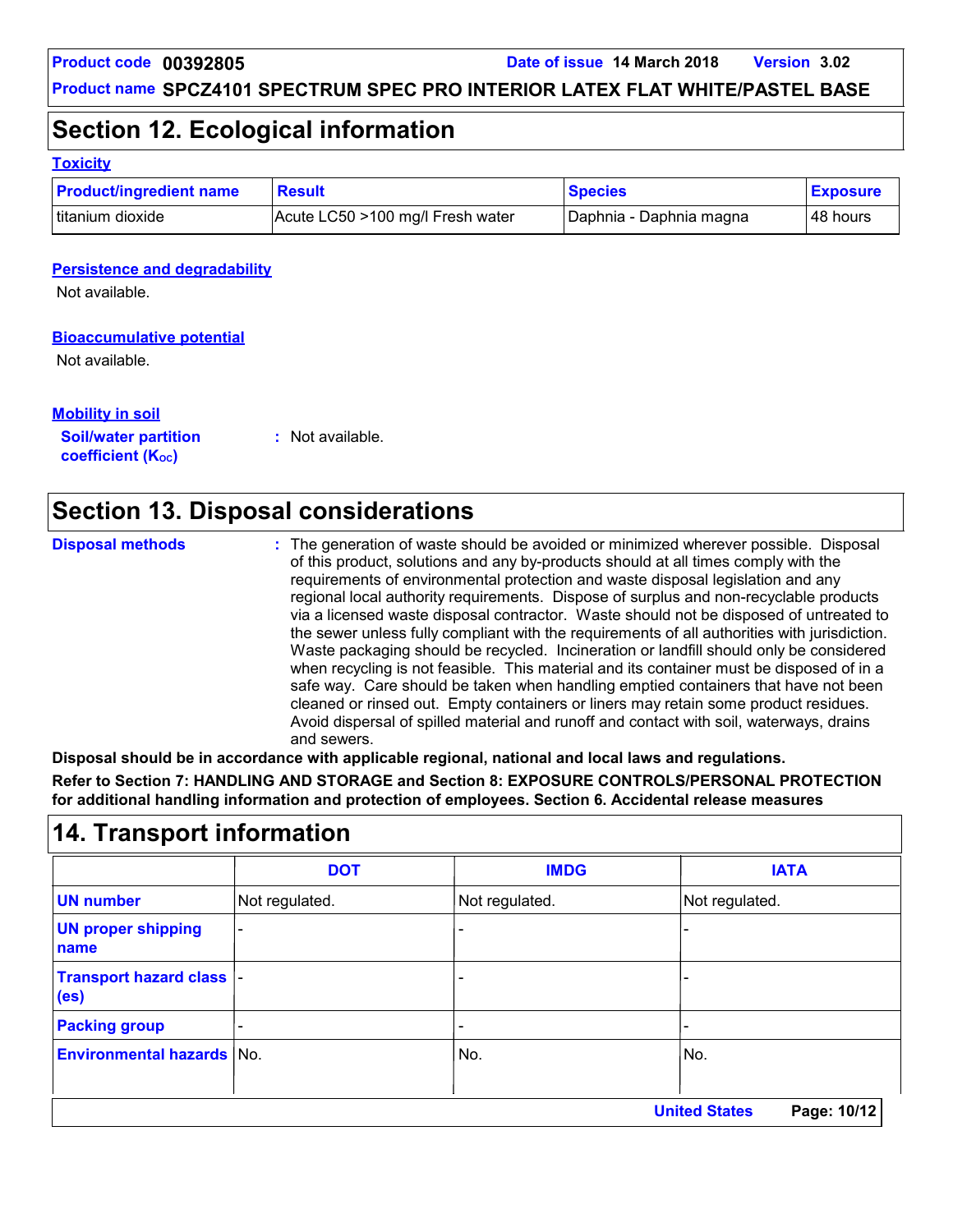**Product code 00392805 Date of issue 14 March 2018 Version 3.02**

#### **Product name SPCZ4101 SPECTRUM SPEC PRO INTERIOR LATEX FLAT WHITE/PASTEL BASE**

### **14. Transport information**

| <b>Marine pollutant</b><br><b>substances</b> | Not applicable. | Not applicable. | Not applicable. |
|----------------------------------------------|-----------------|-----------------|-----------------|
|----------------------------------------------|-----------------|-----------------|-----------------|

#### **Additional information**

| <b>DOT</b>  | : None identified. |
|-------------|--------------------|
| <b>IMDG</b> | : None identified. |
| <b>IATA</b> | : None identified. |

**Special precautions for user Transport within user's premises:** always transport in closed containers that are **:** upright and secure. Ensure that persons transporting the product know what to do in the event of an accident or spillage.

## **Section 15. Regulatory information**

#### **United States**

**United States inventory (TSCA 8b) :** All components are listed or exempted.

**SARA 302/304**

**SARA 304 RQ :** Not applicable.

**Composition/information on ingredients**

No products were found.

#### **SARA 311/312**

**Classification :** CARCINOGENICITY - Category 2

**Composition/information on ingredients**

| <b>Name</b>                                                                             |             | <b>Classification</b>                                                                                                           |  |  |
|-----------------------------------------------------------------------------------------|-------------|---------------------------------------------------------------------------------------------------------------------------------|--|--|
| titanium dioxide<br>  Talc, not containing asbestiform   ≥1.0 - ≤5.0<br><b>l</b> fibres | l≥5.0 - ≤10 | CARCINOGENICITY - Category 2<br>SPECIFIC TARGET ORGAN TOXICITY (SINGLE EXPOSURE)<br>(Respiratory tract irritation) - Category 3 |  |  |

**Additional environmental information is contained on the Environmental Data Sheet for this product, which can be obtained from your PPG representative.**

## **Section 16. Other information**

#### **Hazardous Material Information System (U.S.A.)**

0 **Health Flammability Physical hazards :** 2 \* **: :** 0 ( \* ) - Chronic effects

**Caution: HMIS® ratings are based on a 0-4 rating scale, with 0 representing minimal hazards or risks, and 4 representing significant hazards or risks. Although HMIS® ratings and the associated label are not required on MSDSs or products leaving a facility under 29 CFR 1910.1200, the preparer may choose to provide them. HMIS® ratings are to be used with a fully implemented HMIS® program. HMIS® is a registered trademark and service mark of the American Coatings Association, Inc.**

**The customer is responsible for determining the PPE code for this material. For more information on HMIS® Personal Protective Equipment (PPE) codes, consult the HMIS® Implementation Manual.**

#### **National Fire Protection Association (U.S.A.)**

**United States Page: 11/12**